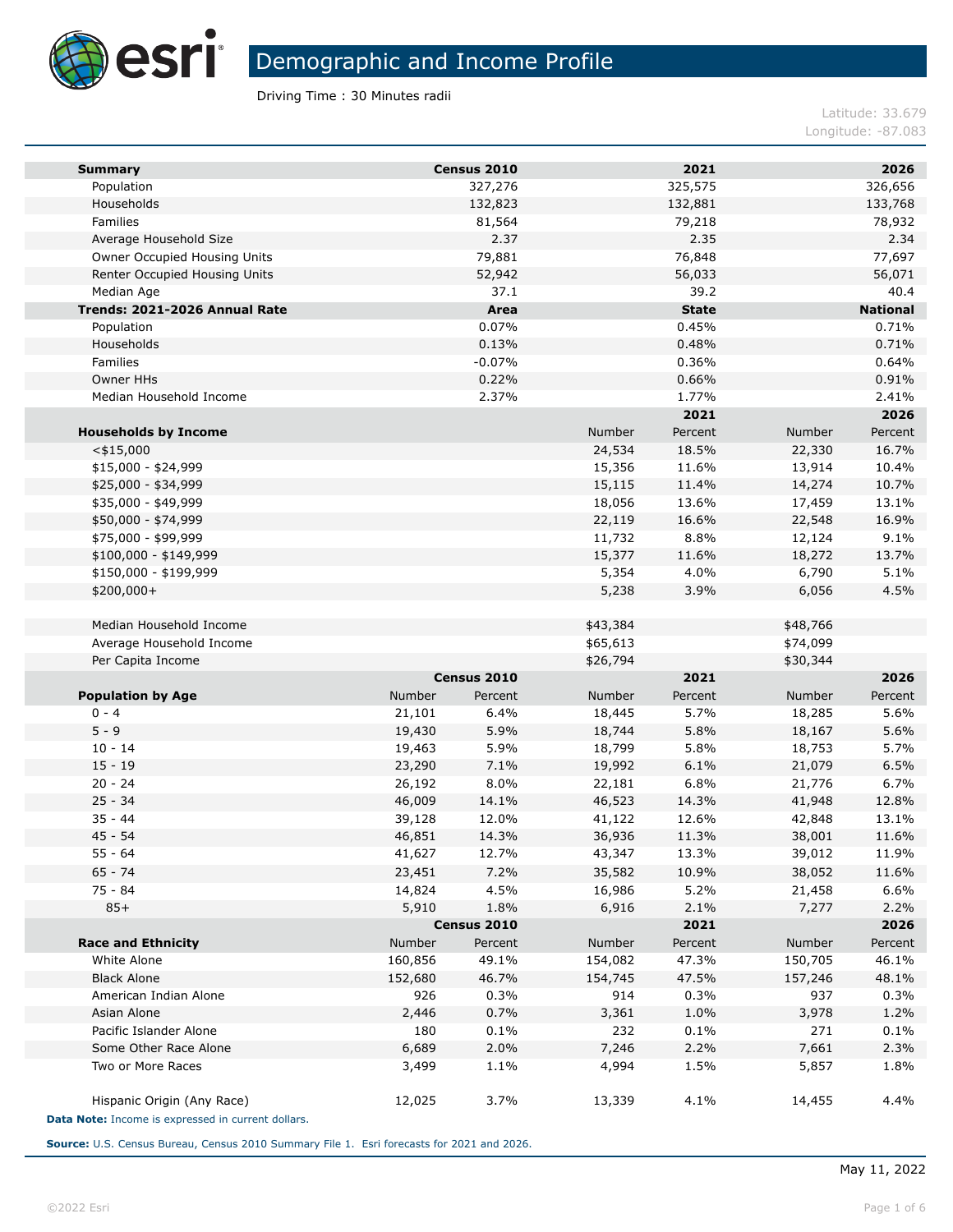

Driving Time : 30 Minutes radii

Latitude: 33.679 Longitude: -87.083





### 2021 Household Income



2021 Population by Race



<sup>2021</sup> Percent Hispanic Origin: 4.1%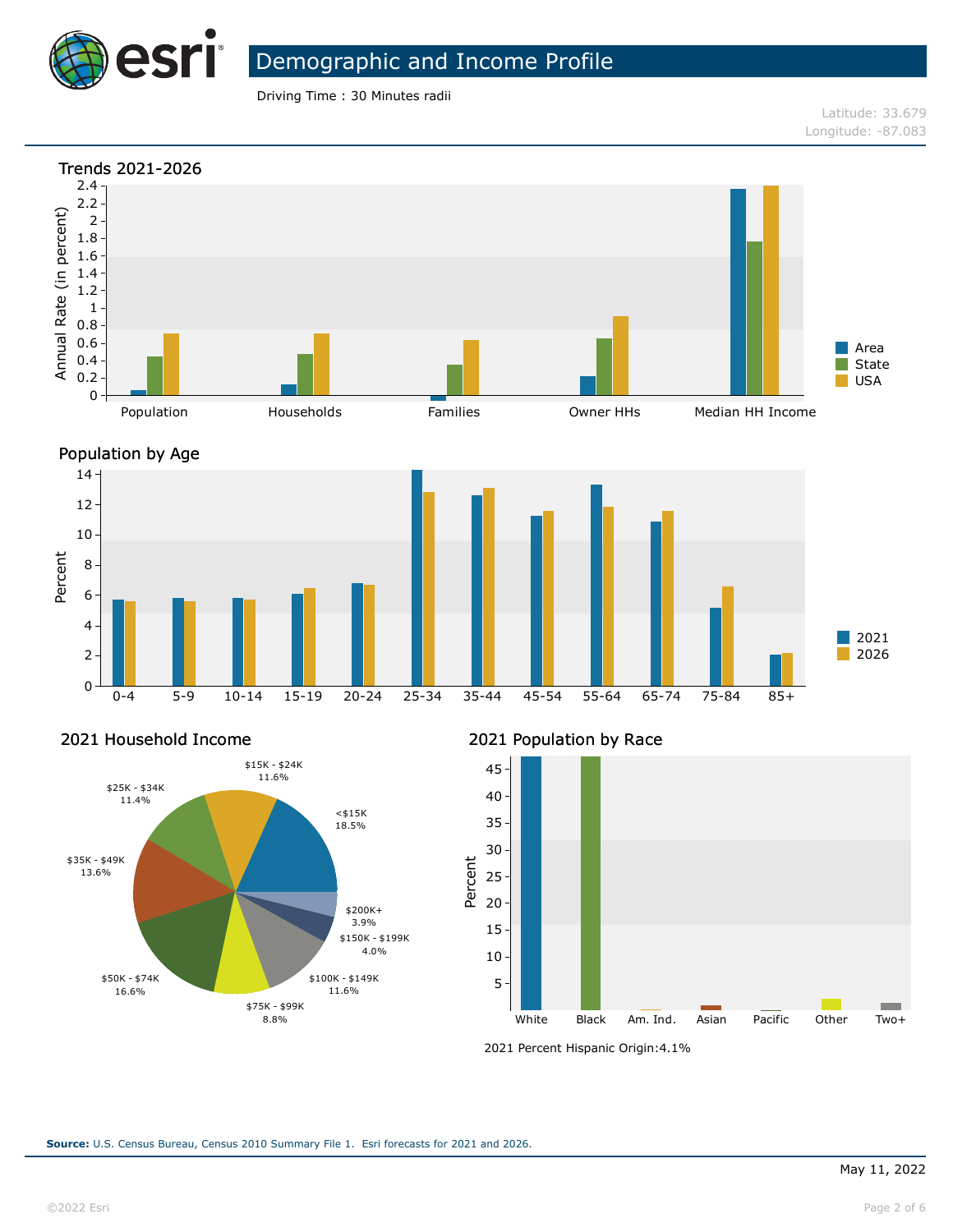

Driving Time : 45 Minutes radii

Latitude: 33.679 Longitude: -87.083

| <b>Summary</b>                                     |         | Census 2010 |          | 2021         |          | 2026            |
|----------------------------------------------------|---------|-------------|----------|--------------|----------|-----------------|
| Population                                         |         | 806,453     |          | 822,625      |          | 833,063         |
| Households                                         |         | 323,161     |          | 331,046      |          | 335,799         |
| Families                                           |         | 211,197     |          | 211,362      |          | 212,966         |
| Average Household Size                             |         | 2.44        |          | 2.43         |          | 2.43            |
| Owner Occupied Housing Units                       |         | 215,302     |          | 214,915      |          | 219,420         |
| Renter Occupied Housing Units                      |         | 107,859     |          | 116,132      |          | 116,379         |
| Median Age                                         |         | 37.4        |          | 39.5         |          | 40.7            |
| Trends: 2021-2026 Annual Rate                      |         | Area        |          | <b>State</b> |          | <b>National</b> |
| Population                                         |         | 0.25%       |          | 0.45%        |          | 0.71%           |
| Households                                         |         | 0.29%       |          | 0.48%        |          | 0.71%           |
| Families                                           |         | 0.15%       |          | 0.36%        |          | 0.64%           |
| Owner HHs                                          |         | 0.42%       |          | 0.66%        |          | 0.91%           |
| Median Household Income                            |         | 2.00%       |          | 1.77%        |          | 2.41%           |
|                                                    |         |             |          | 2021         |          | 2026            |
| <b>Households by Income</b>                        |         |             | Number   | Percent      | Number   | Percent         |
| $<$ \$15,000                                       |         |             | 45,031   | 13.6%        | 40,433   | 12.0%           |
| $$15,000 - $24,999$                                |         |             | 30,017   | 9.1%         | 26,727   | 8.0%            |
| \$25,000 - \$34,999                                |         |             | 33,498   | 10.1%        | 31,117   | 9.3%            |
| \$35,000 - \$49,999                                |         |             | 42,027   | 12.7%        | 39,901   | 11.9%           |
| \$50,000 - \$74,999                                |         |             | 56,747   | 17.1%        | 57,530   | 17.1%           |
| \$75,000 - \$99,999                                |         |             | 34,066   | 10.3%        | 34,680   | 10.3%           |
| $$100,000 - $149,999$                              |         |             | 47,482   | 14.3%        | 54,886   | 16.3%           |
| \$150,000 - \$199,999                              |         |             | 19,751   | 6.0%         | 24,480   | 7.3%            |
| \$200,000+                                         |         |             | 22,426   | 6.8%         | 26,046   | 7.8%            |
|                                                    |         |             |          |              |          |                 |
| Median Household Income                            |         |             | \$54,866 |              | \$60,588 |                 |
| Average Household Income                           |         |             | \$82,504 |              | \$92,976 |                 |
| Per Capita Income                                  |         |             | \$33,236 |              | \$37,505 |                 |
|                                                    |         | Census 2010 |          | 2021         |          | 2026            |
| <b>Population by Age</b>                           | Number  | Percent     | Number   | Percent      | Number   | Percent         |
| $0 - 4$                                            | 52,435  | 6.5%        | 46,866   | 5.7%         | 46,772   | 5.6%            |
| $5 - 9$                                            | 51,380  | 6.4%        | 48,817   | 5.9%         | 47,801   | 5.7%            |
| $10 - 14$                                          | 52,572  | 6.5%        | 50,729   | 6.2%         | 50,047   | 6.0%            |
| $15 - 19$                                          | 54,347  | 6.7%        | 48,779   | 5.9%         | 50,526   | 6.1%            |
| $20 - 24$                                          | 54,869  | 6.8%        | 50,427   | 6.1%         | 48,881   | 5.9%            |
| $25 - 34$                                          | 112,555 | 14.0%       | 115,061  | 14.0%        | 109,109  | 13.1%           |
| $35 - 44$                                          | 103,581 | 12.8%       | 107,651  | 13.1%        | 111,181  | 13.3%           |
| $45 - 54$                                          | 117,460 | 14.6%       | 97,998   | 11.9%        | 101,209  | 12.1%           |
| $55 - 64$                                          | 100,178 | 12.4%       | 109,002  | 13.3%        | 100,500  | 12.1%           |
| $65 - 74$                                          | 56,354  | 7.0%        | 87,106   | 10.6%        | 94,183   | 11.3%           |
| 75 - 84                                            | 36,153  | 4.5%        | 42,415   | 5.2%         | 53,936   | 6.5%            |
| $85+$                                              | 14,569  | 1.8%        | 17,775   | 2.2%         | 18,918   | 2.3%            |
|                                                    |         | Census 2010 |          | 2021         |          | 2026            |
| <b>Race and Ethnicity</b>                          | Number  | Percent     | Number   | Percent      | Number   | Percent         |
| White Alone                                        | 480,229 | 59.5%       | 471,866  | 57.4%        | 466,932  | 56.1%           |
| <b>Black Alone</b>                                 | 285,454 | 35.4%       | 299,422  | 36.4%        | 308,315  | 37.0%           |
| American Indian Alone                              | 2,193   | 0.3%        | 2,154    | 0.3%         | 2,172    | 0.3%            |
| Asian Alone                                        | 11,687  | 1.4%        | 16,044   | 2.0%         | 18,921   | 2.3%            |
| Pacific Islander Alone                             | 316     | 0.0%        | 438      | 0.1%         | 522      | 0.1%            |
| Some Other Race Alone                              | 17,364  | 2.2%        | 19,251   | 2.3%         | 20,261   | 2.4%            |
| Two or More Races                                  | 9,209   | 1.1%        | 13,451   | 1.6%         | 15,940   | 1.9%            |
|                                                    |         |             |          |              |          |                 |
| Hispanic Origin (Any Race)                         | 32,184  | 4.0%        | 36,340   | 4.4%         | 39,142   | 4.7%            |
| Data Note: Income is expressed in current dollars. |         |             |          |              |          |                 |

**Source:** U.S. Census Bureau, Census 2010 Summary File 1. Esri forecasts for 2021 and 2026.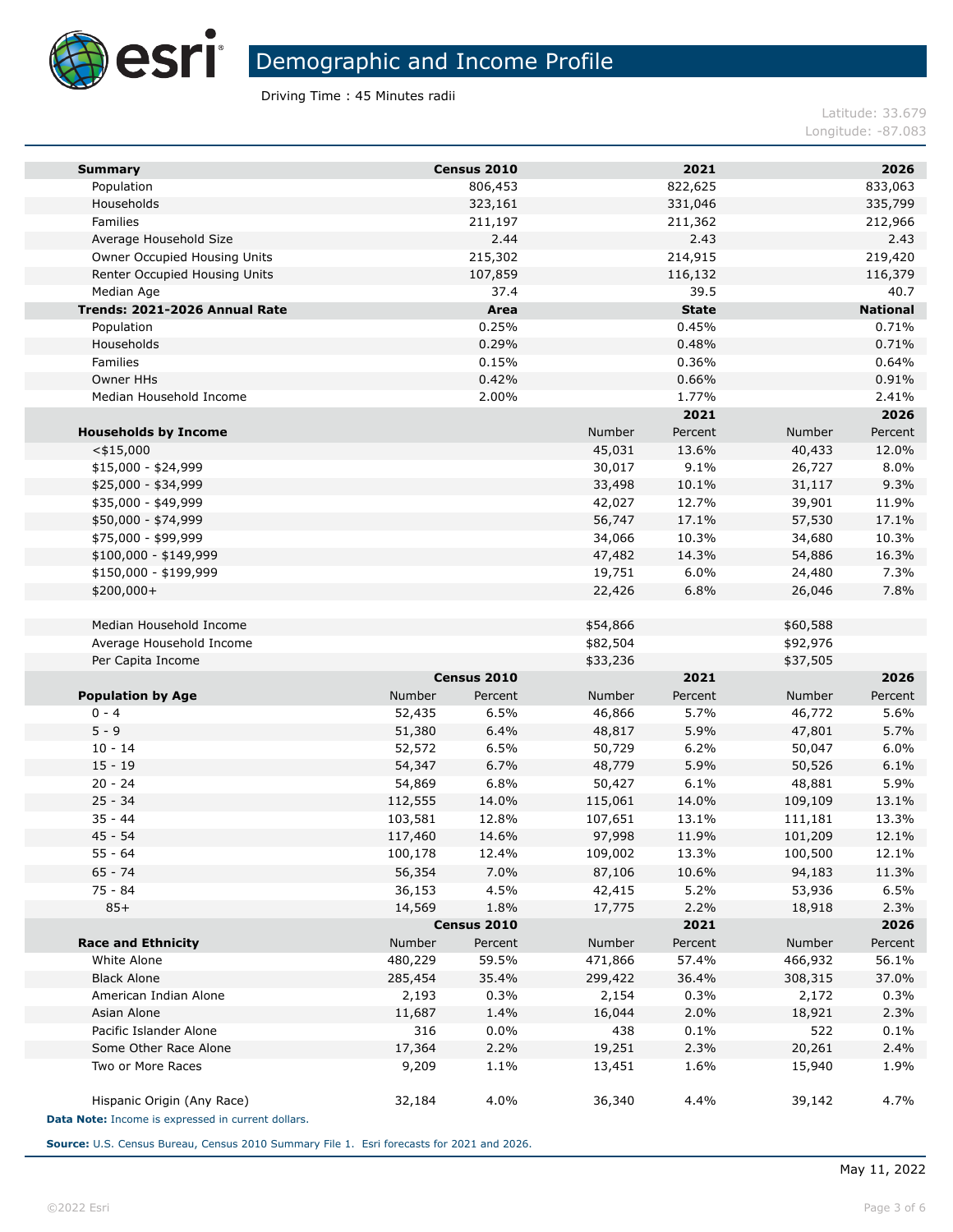

Driving Time : 45 Minutes radii

Latitude: 33.679 Longitude: -87.083





#### 2021 Household Income



2021 Population by Race



<sup>2021</sup> Percent Hispanic Origin: 4.4%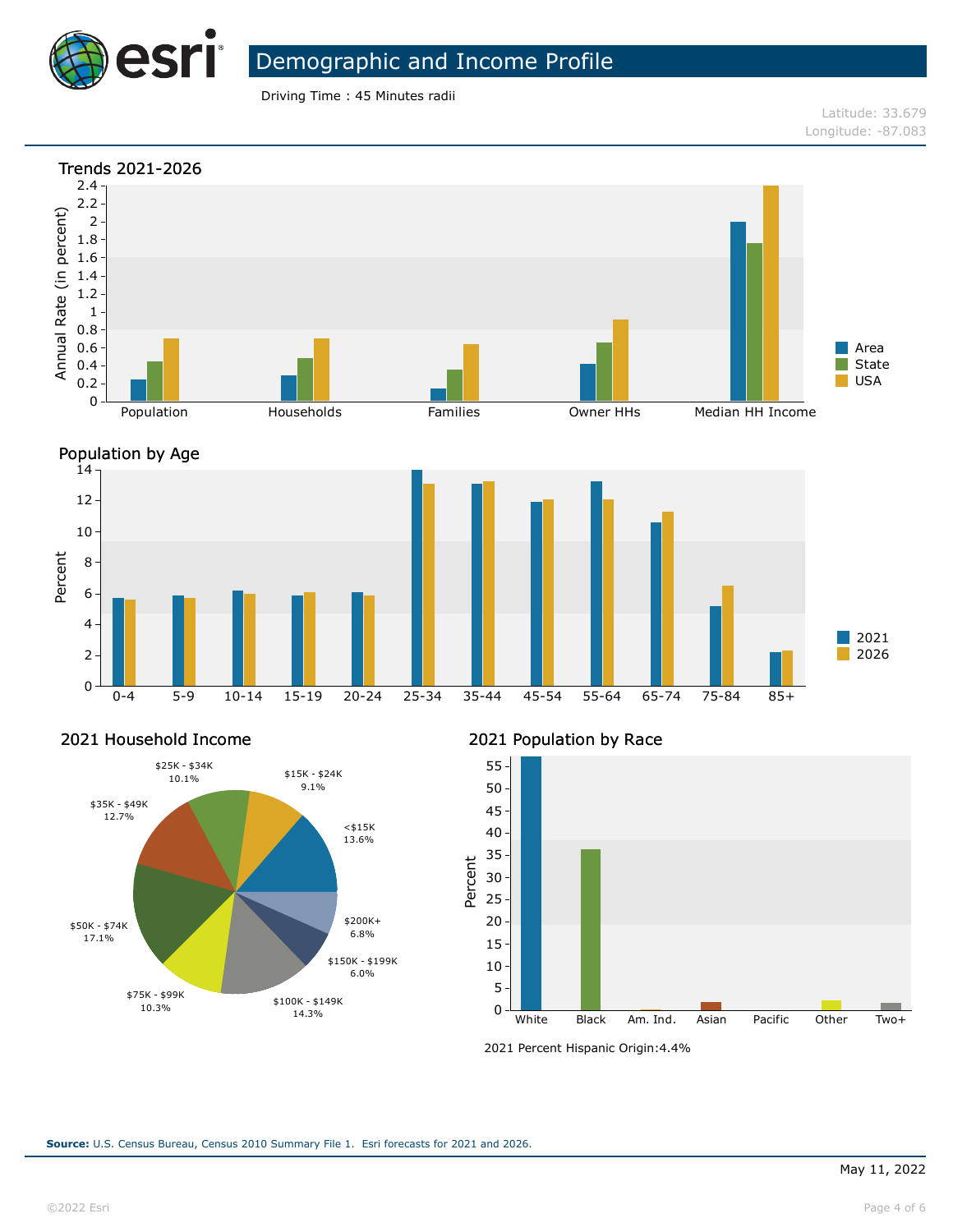

Driving Time : 60 Minutes radii

Latitude: 33.679 Longitude: -87.083

| <b>Summary</b>                                     |                    | Census 2010            |                    | 2021          |                    | 2026             |
|----------------------------------------------------|--------------------|------------------------|--------------------|---------------|--------------------|------------------|
| Population                                         |                    | 1,108,107              |                    | 1,153,594     |                    | 1,177,835        |
| Households                                         |                    | 437,194                |                    | 456,387       |                    | 466,319          |
| Families                                           |                    | 295,342                |                    | 302,335       |                    | 307,307          |
| Average Household Size                             |                    | 2.48                   |                    | 2.48          |                    | 2.48             |
| Owner Occupied Housing Units                       |                    | 306,684                |                    | 316,797       |                    | 326,424          |
| Renter Occupied Housing Units                      |                    | 130,510                |                    | 139,590       |                    | 139,895          |
| Median Age                                         |                    | 37.5                   |                    | 39.7          |                    | 40.9             |
| Trends: 2021-2026 Annual Rate                      |                    | Area                   |                    | <b>State</b>  |                    | <b>National</b>  |
| Population                                         |                    | 0.42%                  |                    | 0.45%         |                    | 0.71%            |
| Households                                         |                    | 0.43%                  |                    | 0.48%         |                    | 0.71%            |
| Families                                           |                    | 0.33%                  |                    | 0.36%         |                    | 0.64%            |
| Owner HHs                                          |                    | 0.60%                  |                    | 0.66%         |                    | 0.91%            |
| Median Household Income                            |                    | 2.00%                  |                    | 1.77%         |                    | 2.41%            |
|                                                    |                    |                        |                    | 2021          |                    | 2026             |
| <b>Households by Income</b>                        |                    |                        | Number             | Percent       | Number             | Percent          |
| $<$ \$15,000                                       |                    |                        | 55,805             | 12.2%         | 50,070             | 10.7%            |
| $$15,000 - $24,999$                                |                    |                        | 41,676             | 9.1%          | 37,329             | 8.0%             |
| \$25,000 - \$34,999                                |                    |                        | 44,860             | 9.8%          | 41,840             | 9.0%             |
| \$35,000 - \$49,999                                |                    |                        | 57,433             | 12.6%         | 54,818             | 11.8%            |
| \$50,000 - \$74,999                                |                    |                        | 80,794             | 17.7%         | 82,271             | 17.6%            |
| \$75,000 - \$99,999                                |                    |                        | 51,402             | 11.3%         | 52,674             | 11.3%            |
| $$100,000 - $149,999$                              |                    |                        | 69,219             | 15.2%         | 80,436             | 17.2%            |
| \$150,000 - \$199,999                              |                    |                        | 26,882             | 5.9%          | 33,750             | 7.2%             |
| \$200,000+                                         |                    |                        | 28,316             | 6.2%          | 33,130             | 7.1%             |
|                                                    |                    |                        |                    |               |                    |                  |
| Median Household Income                            |                    |                        | \$56,706           |               | \$62,609           |                  |
| Average Household Income                           |                    |                        | \$81,912           |               | \$92,110           |                  |
| Per Capita Income                                  |                    |                        | \$32,448           |               | \$36,507           |                  |
|                                                    |                    | Census 2010            |                    | 2021          |                    | 2026             |
| <b>Population by Age</b>                           | Number             | Percent                | Number             | Percent       | Number             | Percent          |
| $0 - 4$                                            | 72,843             | 6.6%                   | 66,551             | 5.8%          | 66,789             | 5.7%             |
| $5 - 9$                                            | 72,321             | 6.5%                   | 70,342             | 6.1%          | 69,484             | 5.9%             |
| $10 - 14$<br>$15 - 19$                             | 73,654             | 6.6%                   | 73,013             | 6.3%          | 73,557             | 6.2%             |
| $20 - 24$                                          | 74,179             | 6.7%<br>6.4%           | 67,953             | 5.9%          | 71,933             | 6.1%             |
| $25 - 34$                                          | 71,255<br>151,904  | 13.7%                  | 66,870             | 5.8%<br>13.6% | 64,599             | 5.5%<br>12.6%    |
| $35 - 44$                                          |                    | 13.3%                  | 157,399            | 13.4%         | 148,677<br>160,005 | 13.6%            |
| $45 - 54$                                          | 147,814<br>161,882 | 14.6%                  | 154,217<br>141,811 | 12.3%         | 146,788            | 12.5%            |
| 55 - 64                                            | 136,663            | 12.3%                  | 152,666            | 13.2%         | 144,241            | 12.2%            |
| $65 - 74$                                          |                    | 7.2%                   |                    |               |                    | 11.2%            |
| 75 - 84                                            | 79,372             |                        | 121,440            | 10.5%<br>5.1% | 131,665<br>75,347  |                  |
|                                                    | 47,806             | 4.3%                   | 58,626             |               |                    | 6.4%             |
| $85+$                                              | 18,415             | 1.7%                   | 22,706             | 2.0%<br>2021  | 24,750             | 2.1%             |
| <b>Race and Ethnicity</b>                          | Number             | Census 2010<br>Percent | Number             | Percent       | Number             | 2026             |
| White Alone                                        | 747,548            | 67.5%                  | 755,603            | 65.5%         | 756,949            | Percent<br>64.3% |
| <b>Black Alone</b>                                 | 307,028            | 27.7%                  | 329,095            | 28.5%         | 342,944            | 29.1%            |
| American Indian Alone                              | 3,350              | 0.3%                   | 3,519              | 0.3%          | 3,617              | 0.3%             |
| Asian Alone                                        | 13,849             | 1.2%                   | 19,428             | 1.7%          | 22,990             | 2.0%             |
| Pacific Islander Alone                             | 439                | 0.0%                   | 593                | 0.1%          | 691                | 0.1%             |
| Some Other Race Alone                              | 22,934             | 2.1%                   | 26,169             | 2.3%          | 27,882             | 2.4%             |
| Two or More Races                                  | 12,959             | 1.2%                   | 19,187             | 1.7%          | 22,761             | 1.9%             |
|                                                    |                    |                        |                    |               |                    |                  |
| Hispanic Origin (Any Race)                         | 44,276             | 4.0%                   | 51,376             | 4.5%          | 55,670             | 4.7%             |
| Data Note: Income is expressed in current dollars. |                    |                        |                    |               |                    |                  |
|                                                    |                    |                        |                    |               |                    |                  |

**Source:** U.S. Census Bureau, Census 2010 Summary File 1. Esri forecasts for 2021 and 2026.